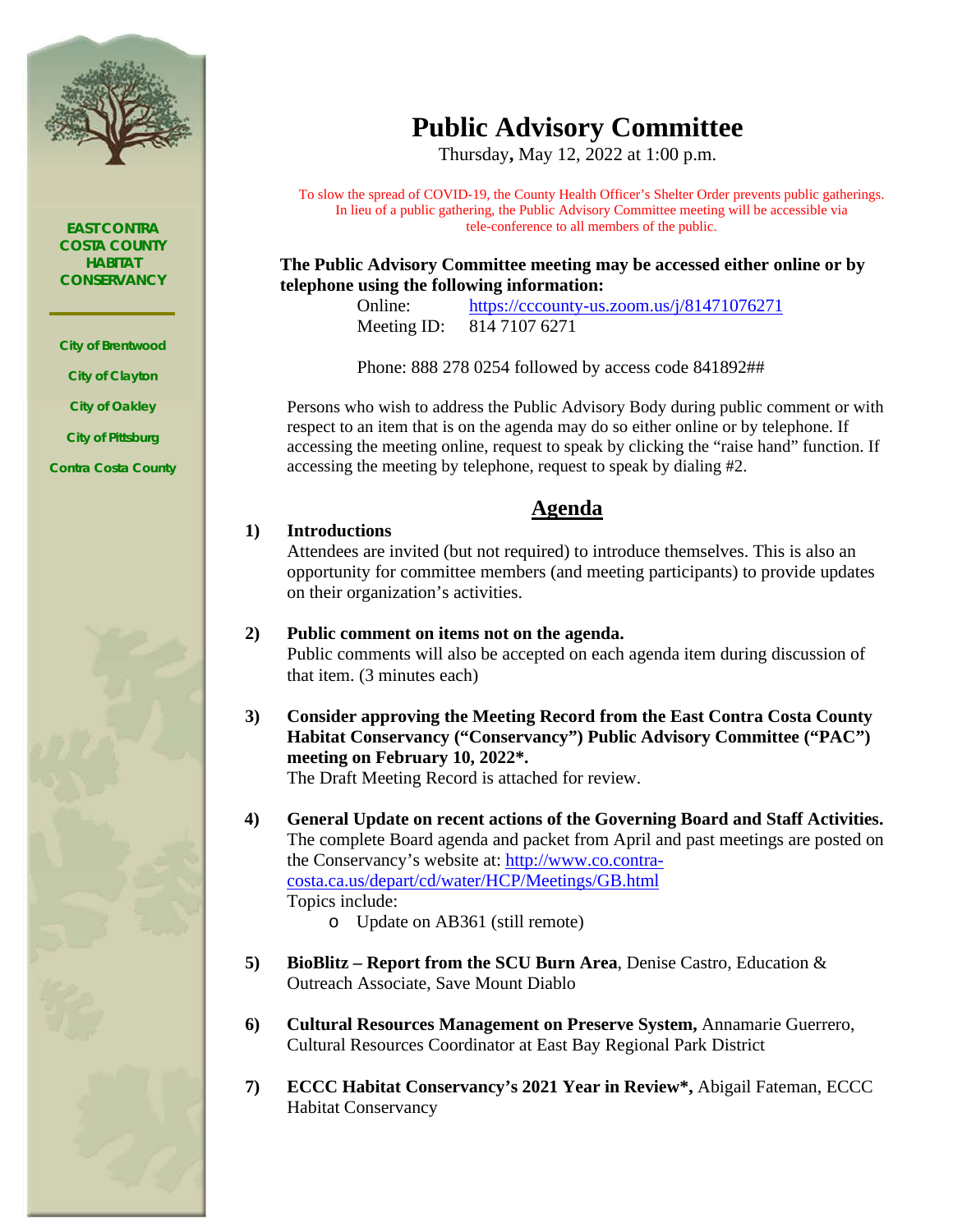#### **8) Confirmation of Remaining Calendar of 2022 PAC meetings.**

The PAC meets the 2<sup>nd</sup> Thursday of the month, quarterly. The remaining meetings for 2022 are provided here: August 11 and November 10 from 1 p.m. - 3 p.m.

#### 9) **Adjourn**.

#### **\*Indicates there are attachments provided for the item.**

If you have questions about this agenda or desire additional meeting materials, you may contact Maureen Parkes of the Contra Costa County Department of Conservation and Development at 925-655-2909. The Conservancy will provide reasonable accommodation for persons with disabilities planning to participate in this meeting who contact staff at least 72 hours before the meeting.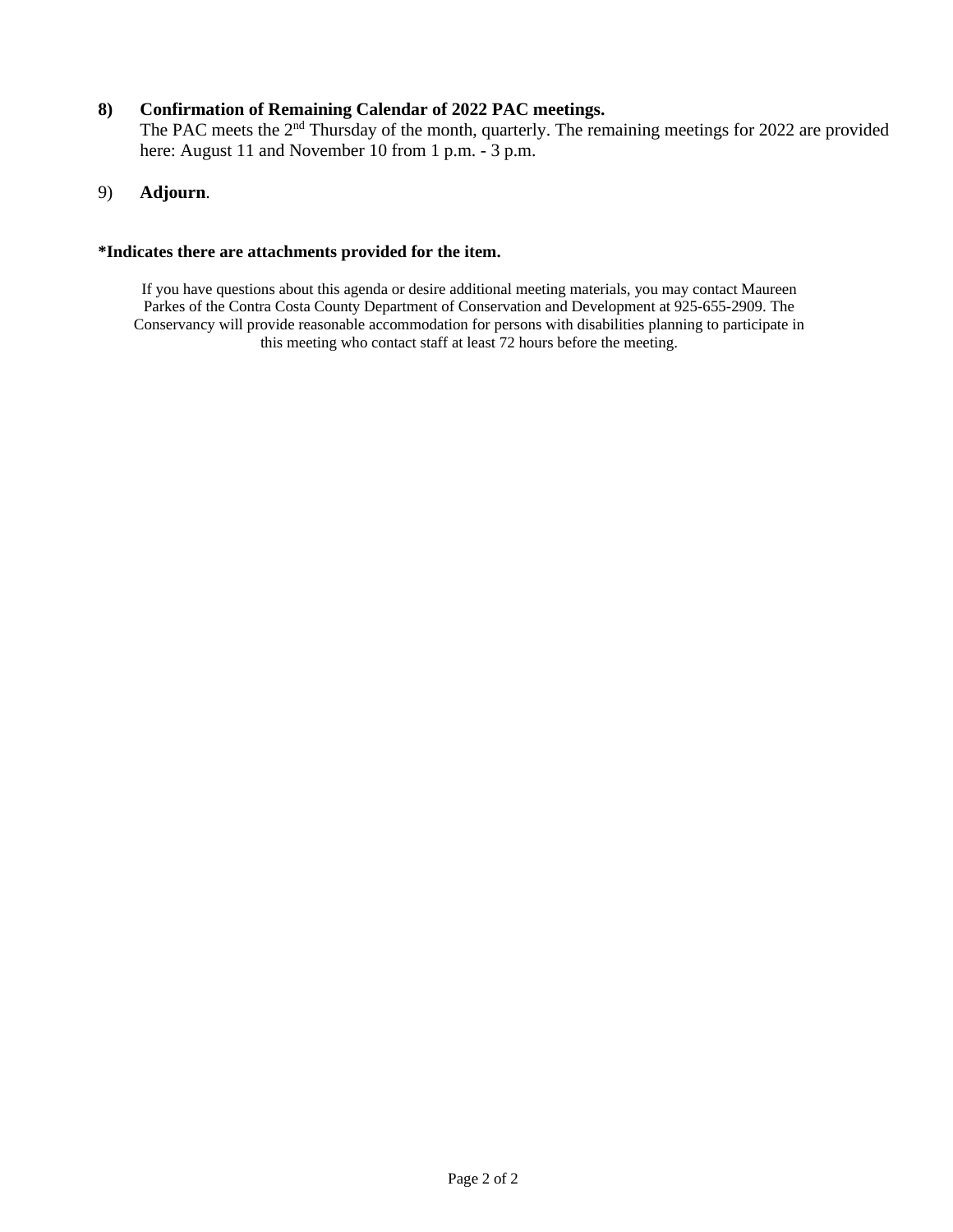### **Public Advisory Committee \*Draft Meeting Record\***

Thursday**,** February 10, 2022 at 1:00 p.m.

#### **1) Introductions**

*Committee Attendees:* 

| <b>Private Permit</b><br><b>Seekers</b>                                              | <b>Conservation</b><br><b>Advocates</b>                           | Landowners/<br><b>Agriculturalists</b>                            | Suburban/Rural<br><b>Residents</b>    |
|--------------------------------------------------------------------------------------|-------------------------------------------------------------------|-------------------------------------------------------------------|---------------------------------------|
| <b>East Bay Leadership</b><br>Council:<br>Lindy Johnson                              | <b>California Native</b><br><b>Plant Society:</b><br>Lesley Hunt  | <b>Margaret Kruse:</b><br>Absent (with<br>notice)                 | <b>Arnica MacCarthy:</b><br>Absent    |
| <b>Discovery Builders</b><br>Inc.<br>Absent                                          | <b>Friends of Marsh</b><br>Creek<br>Watershed:<br>Barry Margesson | California<br><b>Farmland Trust:</b><br><b>Charlotte Mitchell</b> | <b>Sharon Osteen:</b><br>Present      |
| <b>Building Industry</b><br><b>Association - Bay</b><br>Area:<br>Lisa Vorderbrueggen | <b>Save Mount</b><br>Diablo:<br>Juan Pablo Galván<br>Martínez     | <b>Contra Costa</b><br><b>County Farm</b><br>Bureau:<br>Absent    | <b>Mary Helen Nicolini:</b><br>Absent |

#### *Others in attendance:*

Abby Fateman, Conservancy Staff Joanne Chiu, Conservancy Staff Allison Cloney, Nomad Ecology Michelle Bellows, WSP Francis Lo, Baypac Consult, extension of CCTA Wahida Rashid, Caltrans Matthew Rechs, Caltrans

- **2) Public comment on items not on the agenda.** *None.*
- **3) Consider approving the Meeting Record from the East Contra Costa County Habitat Conservancy ("Conservancy") Public Advisory Committee ("PAC") meeting on February 10, 2022.** *The Meeting Record was approved.*

#### **4) General Update on recent actions of the Governing Board.**

The complete Board agenda and packet from December and past meetings are posted on the Conservancy's website at: [https://www.cocohcp.org/AgendaCenter/Public-Advisory-](https://www.cocohcp.org/AgendaCenter/Public-Advisory-Committee-PAC-3)[Committee-PAC-3](https://www.cocohcp.org/AgendaCenter/Public-Advisory-Committee-PAC-3)

Topics include:

- Update on AB361 (still remote)
- Preserve System Acquisition: Civic Rancho Meadows
- Restoration Project updates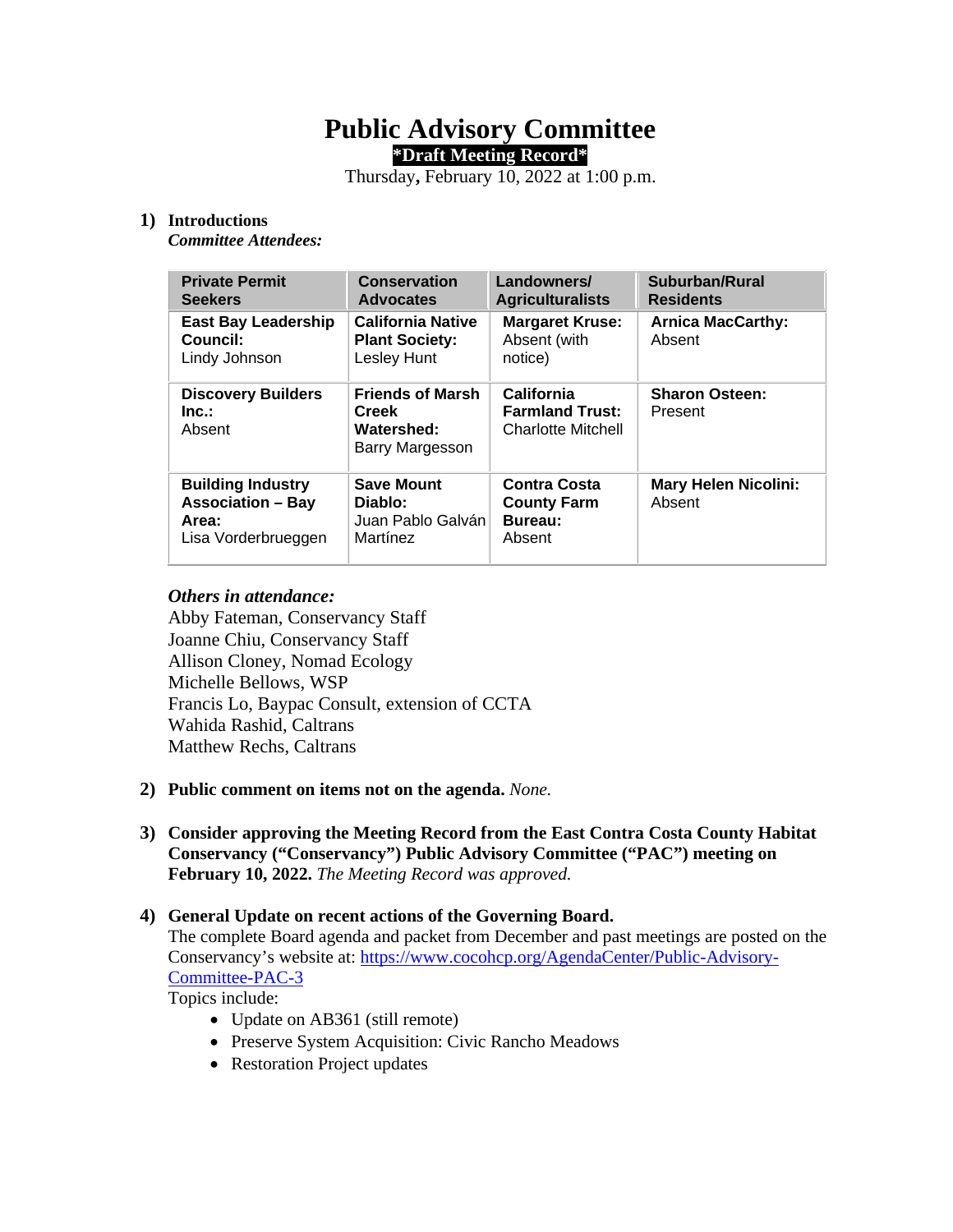*Ms. Fateman provided updates on the following topics:* 

- *AB361: The PAC meetings will continue to be held remotely until further notice.*
- *The open houses at the Nunn property/Knightsen restoration project site and Roddy Ranch Golf Course.*
- *The restoration management activities on the Upper Hess Watershed project site.*

*Ms. Chiu provided an overview of the Civic Rancho Meadows acquisition by East Bay Regional Park District. Sara Rieck from the East Bay Regional Park District provided additional information.* 

**5) State Route 239 Update\* –** Presentation from the project team on the State Route 239 Project followed by  $Q \& A$  as well as discussion of the Conservancy's permitting requirements. Guest Presenters: Michele Bellows – SR239 Project Manager, WSP, Francis Lo – CCTA Project Manager, BayPac Consult, and Stephanie Hu, Director of Projects, CCTA.

*Francis Lo and Michele Bellows presented on the State Route 239 Project, providing information on the project details, the proposed alternatives for the state route freeway, and project timeline. PAC members asked questions and the project team provided additional requested information.*

*6)* **Planning a field trip for May 12, 2022 PAC meeting\*** - See attached Preserve System map for reference.

The PAC discussed various places the May field trip could take place. Conservancy staff will propose an option for the PAC.

**2:10 Adjourn**. *Meeting adjourned to May 12, 2022.*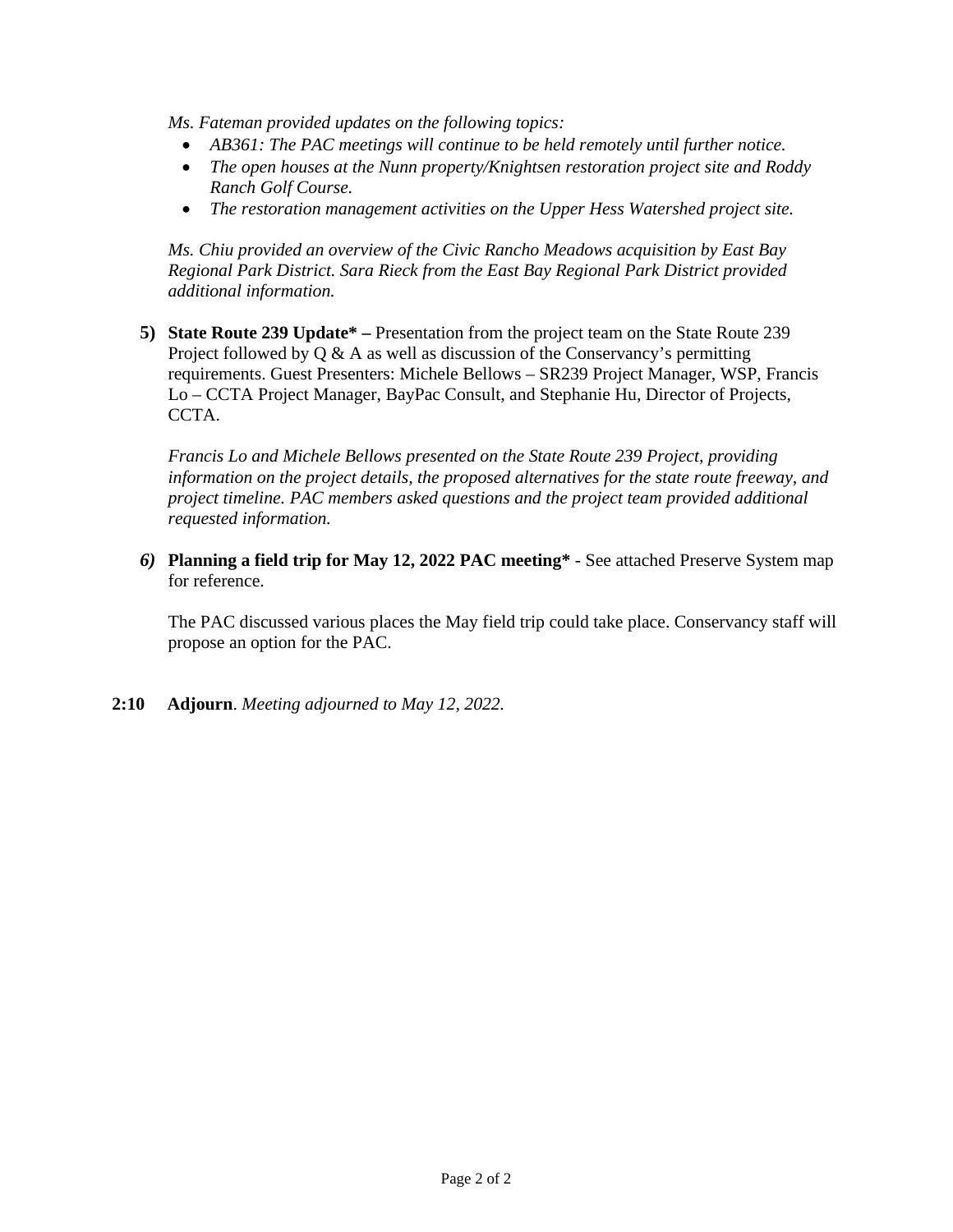# 2021 Year in Review







### **East Contra Costa County Habitat Conservation Plan/ Natural Community Conservation Plan**

The East Contra Costa County Habitat Conservation Plan / Natural Community Conservation Plan ("HCP/NCCP" or "Plan") gives local jurisdictions control over state and federal endangered species permitting in the region.

Through the HCP/NCCP, project proponents pay a mitigation fee or provide their own conservation, conduct limited avoidance measures, and receive species permits from their local land use agency. Mitigation fees and grants fund conservation efforts in the Plan area which includes land acquisitions, management, restoration, and research.

The East Contra Costa County Habitat Conservancy ("Conservancy") implements the HCP/NCCP, oversees the permitting program, carries out the Plan's conservation strategy, and ensures overall compliance with the permits.

#### **2021**

The Conservancy continued implementation of the HCP/ NCCP. In 2021, streamlined permitting through the Plan provided species coverage for 19 projects. These projects include residential and commercial development, transportation, utility, rural infrastructure, rural operation and maintenance, and habitat restoration projects. The Conservancy, in partnership with the East Bay Regional Park District, acquired one property, adding 80.5 acres of habitat to the HCP/NCCP's growing Preserve System. The Conservancy continued to implement conservation actions ahead of what is required for permitted impacts, including design and planning on restoration projects.

#### **Conservancy Governing Board**

Juan Antonio Banales | City of Pittsburg Joel Bryant | City of Brentwood Diane Burgis | Contra Costa County Randy Pope | City of Oakley Carl "CW" Wolfe | City of Clayton



**East Contra Costa County Habitat Conservancy**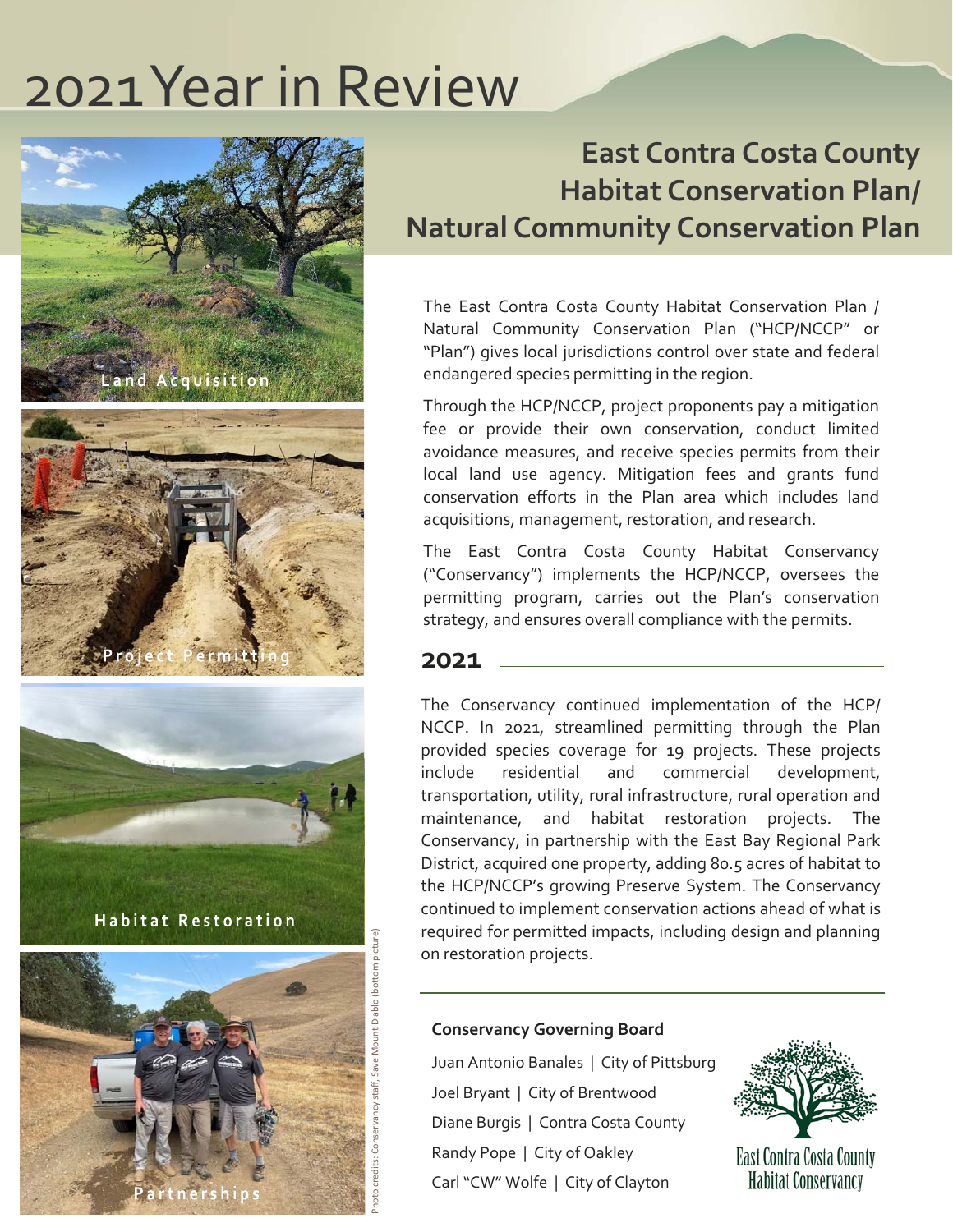# **Project Permitting**

The HCP/NCCP gives local cities and agencies control over state and federal endangered species permitting in their jurisdiction. In 2021, 19 projects received take coverage under the Plan, including 11 urban development projects, 1 rural infrastructure project, 5 rural operations and maintenance projects, and 2 Preserve System activities. These projects total approximately 121.5 acres of permanent impacts and 95.2 acres of temporary impacts on terrestrial land cover types, including 398 linear feet of temporary impacts on streams.

The HCP/NCCP was designed to enable permit streamlining to extend beyond endangered species regulations and include regional permitting under state and federal laws for impacts on jurisdictional wetlands and waters. On May 4, 2012, the U.S. Army Corps of Engineers issued Regional General Permit 1 (RGP) aligned with the HCP/NCCP. This Permit was reissued on April 12, 2017 and has a five-year duration. In 2021, the Conservancy discussed with the Corps the 2022 expiration and began coordination on re-issuing the RGP. The RGP streamlines wetland permitting in the entire Plan Area by aligning the avoidance, minimization, and mitigation measures in the Plan with the Corps' wetland permitting requirements. To date, 23 covered projects and 3 Conservancy restoration projects have benefitted from coordinated permitting under the RGP.

#### **Permitting Program Highlights:**

- Residential: The City of Clayton permitted the Diablo meadows project to develop 18 single‐family residential units, each with a home and ancillary services. The City of Oakley permitted the Cypress Preserve Project, a nearly 1,250-acre regional mixed‐use development. The project includes residential, commercial, public schools, parks, open space, flood control, and roads among other elements, including an on‐site restoration project.
- Transportation: The Contra Costa County Public Works Department's Byron Highway/Byer Road Safety Improvements project includes installation of traffic safety improvements along approximately 2,000 feet of Byron Highway in front of Excelsior Middle School in the community of Byron. The project consists of construction of left-turn lanes and road widening to improve traffic circulation and improve safety near the school.
- Utility Infrastructure: Contra Costa County provided permit coverage for the Byron Highway Solar Project, the first solar energy facilities project outside the UDA to receive permits through the Plan. The project consists of the development of a small-scale commercial utility solar and energy storage facility that will generate a total of 5.0 megawatts of solar energy.

### **ACTIVITIES BY THE NUMBERS**

In 2021: 122 In 2021: 0 Cumulative: 1,270 Cumulative: 11

**Projects Permitted Mitigation Fees** In 2021: 19 In 2021: \$2,315,560 Cumulative: 219 Cumulative: \$21,465,900

**Acres Impacted Restoration Projects**

**Acres Conserved Grants & CTR**  In 2021: 80.5 In 2021: \$428,289 Cumulative: 12,632 Cumulative: \$71,516,200

### Partnerships

The Conservancy continues to work closely with the East Bay Regional Park District (EBRPD) and Save Mount Diablo on land acquisition opportunities, management of Preserve System lands, and habitat restoration projects. EBRPD has been the Conservancy's primary partner in Preserve System acquisitions to date. Together, the Conservancy and EBRPD acquired 80.5 acres of newly protected land in 2021.

The Conservancy's other partners include state and federal regulatory and funding agencies, as well as members of the development community, conservation advocates, agricultural representatives, and members of the public. The Conservancy continues to build on these partnerships and expand on collaborative conservation projects and efforts in the Plan Area.

Note: The Conservancy periodically reviews our databases and as a result, cumulative totals reflect refinements and corrections.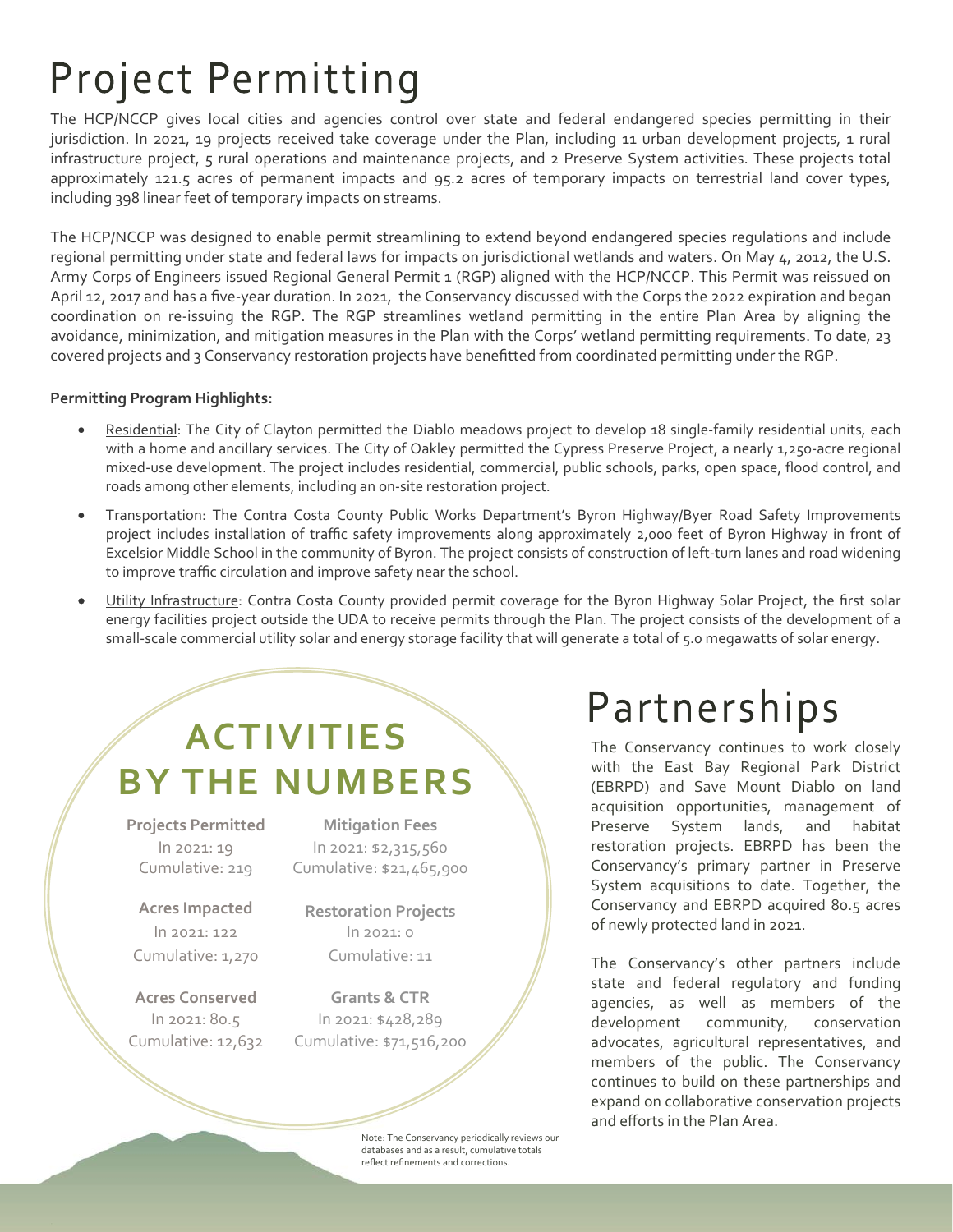

Highlights of achievements:

### **Land Acquisition**

The Conservancy has conserved 12,600 acres to date and has made significant progress toward land acquisition goals of the Plan during the first fourteen years of Plan implementation. In 2021, another property was acquired, adding 80.5 acres to the Preserve System. All but one acquisition to date have been completed in partnership with EBRPD, where EBRPD owns and manages those Preserve System lands in accordance with the HCP/NCCP. The Viera North Peak property, acquired in 2017 from Save Mount Diablo, is owned by the Conservancy with the anticipation of transferring the property to California State Parks. The Conservancy continues to stay ahead of the average pace necessary to assemble the 30,300‐acre Preserve System estimated to be required by Year 30 of the Plan (2037).

- Over 1/3 of the Preserve System has been assembled by year 14 of Plan implementation.
- Acquisition of the Civic Rancho Meadows property added 80.5 acres to the Preserve System, and fills a portion of what is an inholding within a larger area that has already been conserved.

## **Habitat Restoration and Creation**

The Plan requires restoration and creation of stream, wetland and pond habitat to compensate for impacts to these land covers and to benefit the recovery of species. The Conservancy has aggressively pursued wetland and pond restoration requirements. To date, 11 restoration projects have been constructed. These restoration projects provide a range of benefits to covered species.

Conservancy projects are monitored and managed to ensure that they achieve habitat goals. This monitoring continues for a minimum of five years. Close monitoring of restoration sites has informed management actions including: reseeding areas, adjusting grazing patterns and combating invasive weeds.

No new restoration projects were constructed in 2021. Six of the Conservancy's restoration projects have met success criteria and are no longer monitored annually against their restoration success criteria. In 2021, the Conservancy monitored five wetland and stream restoration projects. However, monitoring efforts in 2021 were hampered at several restoration projects by the severe lack of rainfall which made it impossible to determine whether performance criteria were being met for seasonal wetlands.

Two large restoration projects are currently in the planning and design phases. These are: 1) the Roddy Ranch Golf Course, a former golf course that will be restored to provide habitat and support passive recreation and 2) the Knightsen Wetland Restoration Project, former irrigated agriculture that will be restored to provide habitat for special status species.



Hess Creek Channel Restoration, April 2021. Photo Credit: Nomad Ecology